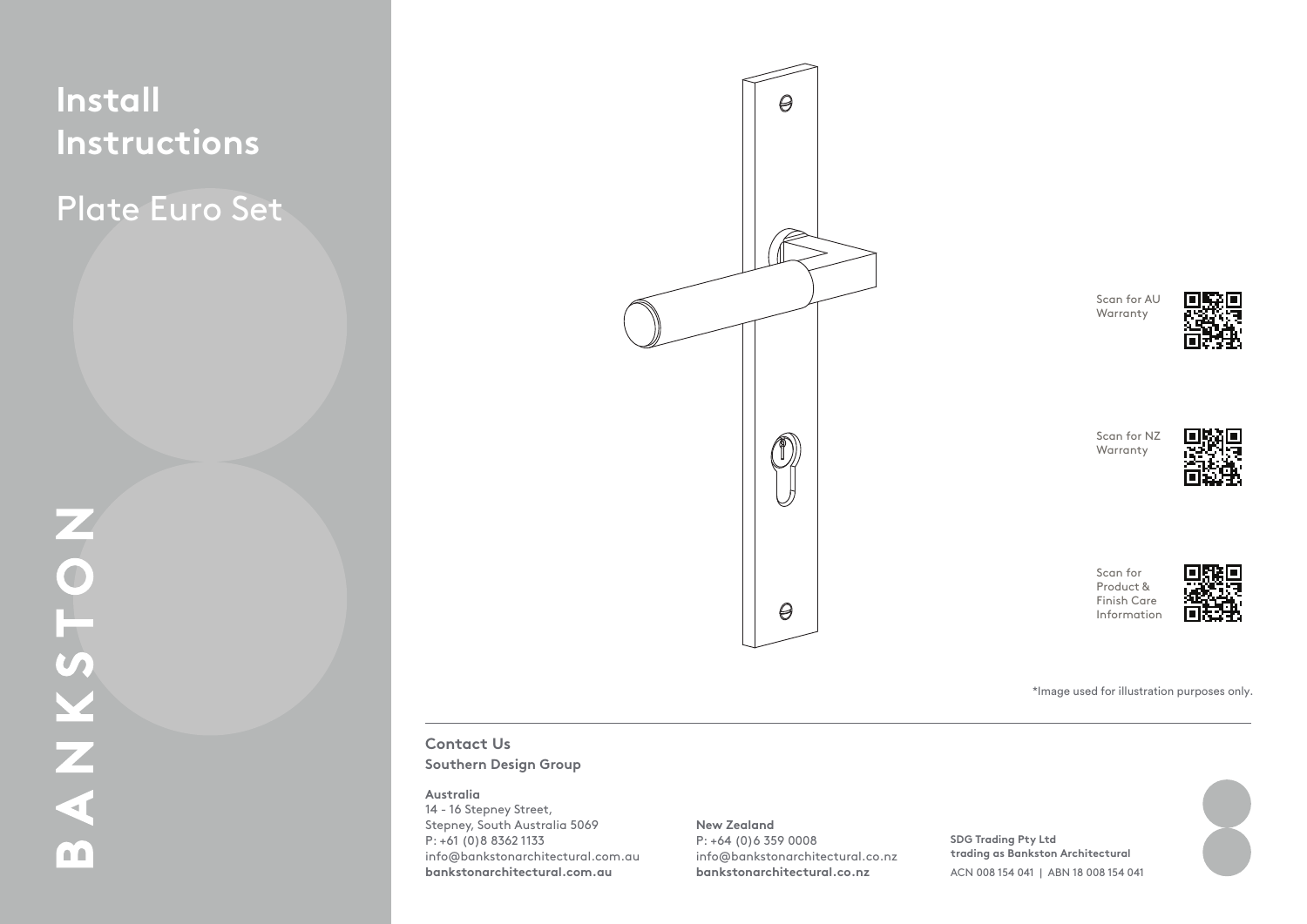## **1. Marking the Door**

- **1.1.** Mark the edge of your door at the desired height of your handle.
	- 1.2. We recommend around 900mm 1100mm from 1.2. We recommend around 900mm 1100mm from floor level, or at the centre of a lock rail on a panel door. (Figure 1)
	- 1.3. Using a spirit level, mark the door at the desired 1.3. Using a spirit level, mark the door at the desired lever lever here here the line from the front of the line.<br>International from the front of the front of the front of the front of the front of the front of the front of height, continuing the line from the front of the door, around the edge and onto the back of the door.  $\colon 2)$ (Figure 2)
	- 1.4. We recommend extending the line 100mm onto each face of the door.



#### to hold the female section while tightening the **2. Install Mortice Lock & Striker Plate**

As per supplier instructions.

# **3. Install Euro Cylinder (key / key only\*)**

3.1. Insert key/key euro cylinder through the lock body and fix with the appropriately sized cylinder screw provided. (Figure 3.) —

\*If you are installing a cylinder with thumb turn, please skip this step and proceed to step 4.

\*\*If required, refer to suppliers instructions.



### **4. Prepare Cut-off Screws — if using face fix timber screws, proceed to step 5**

4.1. If required, shorten cut-off screws to suit door thickness. (Figure 4.)



4.2. Ensure to cut so that the screw does not protrude from the opposite rose once installed. (Figure 5.)



### **5. Install Levers**

5.1. Place the split spindles into the lock body from either side of the door\*.



- 5.2. Install the halves on either side of the door, ensuring the levers function in the correct direction.
- 5.3. Insert male tie bolts through top and bottom of back plate, *OR*



Wood Screws

5.4. Affix wood screws at all fixing points.

5.5. Place the female sections in the opposite holes, lining them up with the male thread. (Figure 6.)

5.6. Secure loosely by hand, then use a screwdriver to hold the female section while tightening the male section with a second screwdriver. —

<sup>\*</sup> Regular spindle also provided